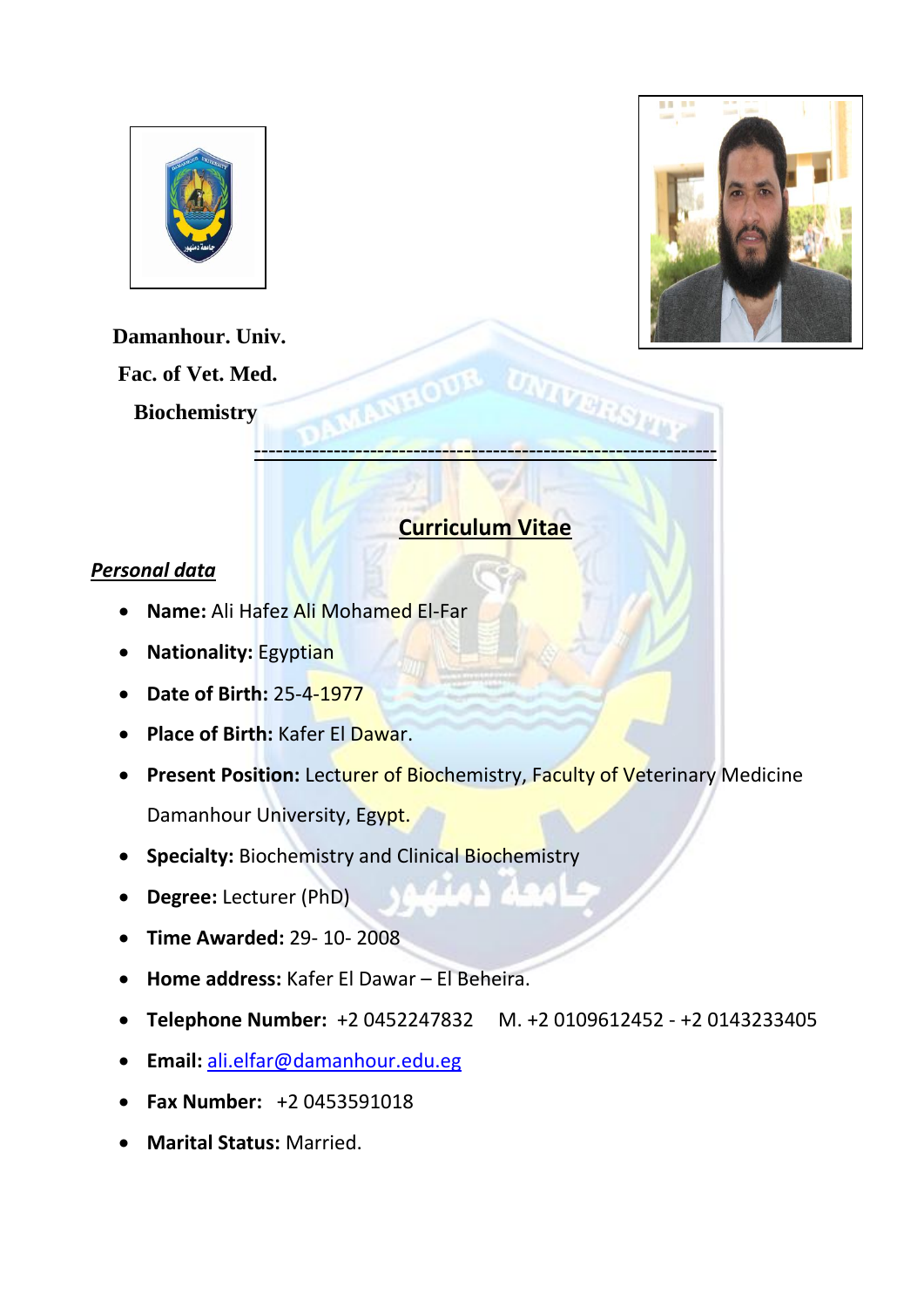## *Scientific state:*

- **B.V.Sc.:** December (2000) Fac. Vet. Med. Alexandria University (B.V.Sc grade is very good).
- **M.V.Sc: (**2003) Fac. Vet. Med. Alexandria University.

**Biochemical alterations induced due to administration of lead to rabbits and the protective role of** *Nigella sativa* **(Black seed).**

**(Purification and characterization of hepatic glutathione peroxidase)**

**PhD:** (2008) - Fac. Vet. Med. - Alexandria University.

**The biochemical protective role of some herbs against aflatoxicosis in ducklings.**

## *Employment state:*

- Demonstrator of Biochemistry Fac. Vet. Med. Alexandria University from 2-12-2000.
- Assistant lecturer of Biochemistry Fac. Vet. Med. Alexandria University from 2004.
- Lecturer of Biochemistry, Fac. Vet. Med, Damanhour University (from 2008 till now).

## *Courses Participation:*

1. Teaching practical courses of *biochemistry* in Faculty of Veterinary Medicine, Alexandria University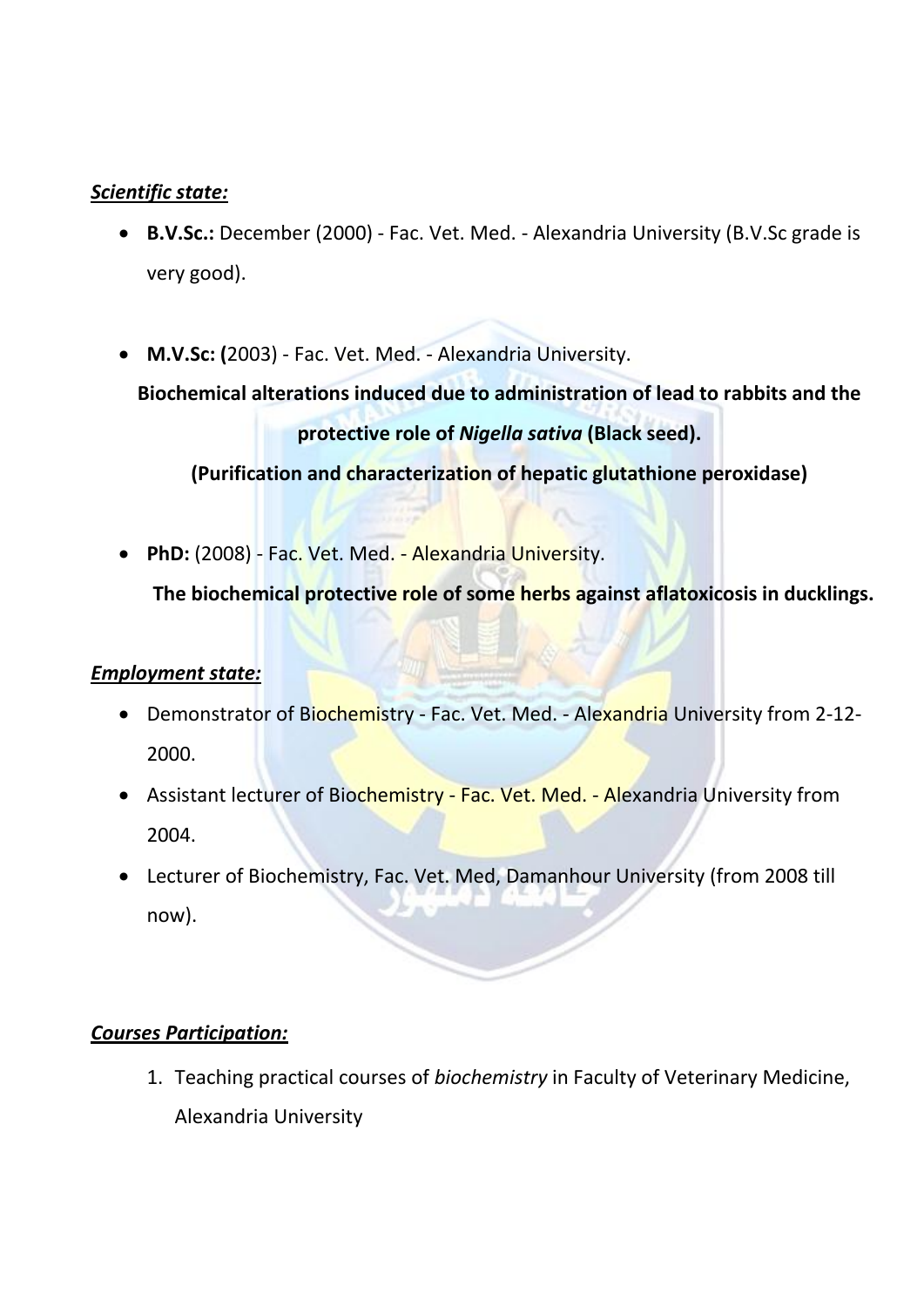- 2. Teaching practical courses of *organic chemistry* in Faculty of Veterinary Medicine, Alexandria University.
- 3. Participate in teaching practical courses for postgraduate diploma of clinical pathology.
- 4. Teaching practical courses of "*separation techniques"* Faculty of Veterinary Medicine, Alexandria University.

## *Trained Courses:-*

- ned Courses:-<br>1. Biochemistry course.
- 2. Biochemistry and Molecular biology.
- 3. Organic chemistry course.
- 4. Training course on "*Genetic engineering"* Biotechnology training center, institute of graduate studies and research, Alexandria University.
- 5. Training course on "*Applications of Biotechnology"* Biotechnology training center, institute of graduate studies and research, Alexandria University.
- 6. Course training in "*Code of Ethics"* in faculty and leadership development center (FLDC), Alexandria University.
- 7. Course training in "*Active learning*" in faculty and leadership development center (FLDC), Alexandria university.
- 8. Training course on "*Tools of scientific research*" in faculty and leadership development center (FLDC), Alexandria University.

## *Research invitations*:

1. Training on (Ultracentrifugation, Mitochondrial separation, Mitochondrial protein complexes) – Mitochondrial signaling laboratory – injie University – Busan – South Korea.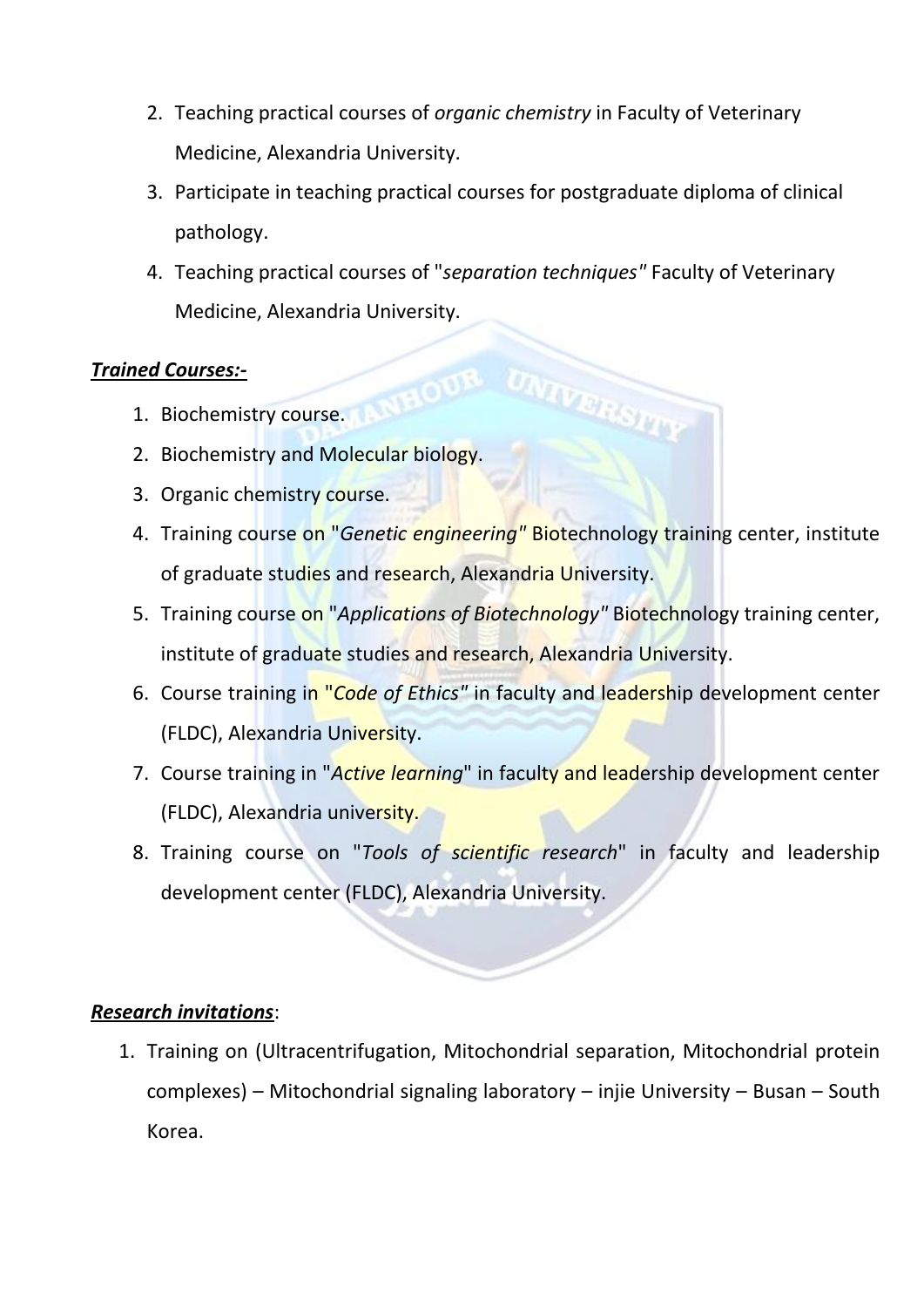## *Publications:*

- **1- Usama B. ElGazar, Ali H. El-Far, Hussein A. Abdelmaksoud:** The Ameliorative Effect of *Phoenix dactylifera* Extract on CCL<sub>4</sub> Hepatotoxicity in New Zealand Rabbits. Journal of Applied Science Research. 2009, 5(9):1082-1087.
- **2- El-Tahawy, Abdelgwad and Ali Hafez El-Far:** Influences of somatic cell count on milk composition and dairy farm profitability International Journal of Dairy Technology Volume 63, Issue 3, Pages: 463-469. 2010.
- **3- Ali Hafez El-Far, Mohamed K. Mahfouz, Hussein A. Abdel maksoud**: Biochemical Changes in Glutathione Redox System and Glucose Regulation in Late Pregnant Ossimi Ewes, Journal of American Science, 2010;6(11), 742: 748.
- **4- A.M. Ismaiel, Ali Hafez El-Far and Abou-Ganema I. I:** Effect of Tonilisat and Roemin W2 Supplementations on the performance of Lambs, International Journal of Biological and Life Sciences 6:4 2010.
- **5- Shewita R. S.; El-Far A., H.;Ahmed M. I. and Abdelgawad S. E.**: The Impact of Costus Speciousus Dietry Supplementation on the Economic and Productive Efficiency of New Zealand white rabbits. Proc. of the 3<sup>rd</sup> Animal Wealth Research Conf. in the Middle East & North Africa, Foreign Agriculture Relations (FAR), Egypt, 2010, pp. 148- 164.
- **6- Mohamed K. Mahfouz, Ali Hafez El-Far and Hussein A. Abdel maksoud:**  Biochemical Effects of Long Duration of Sedation on Neurotransmitters, Protein Fractions and immunoglobulins, Universitatea de Ştiinţe Agricole şi Medicină Veterinară Iaşi Lucrări Ştiinţifice - vol. 55, Seria Zootehnie, 2011.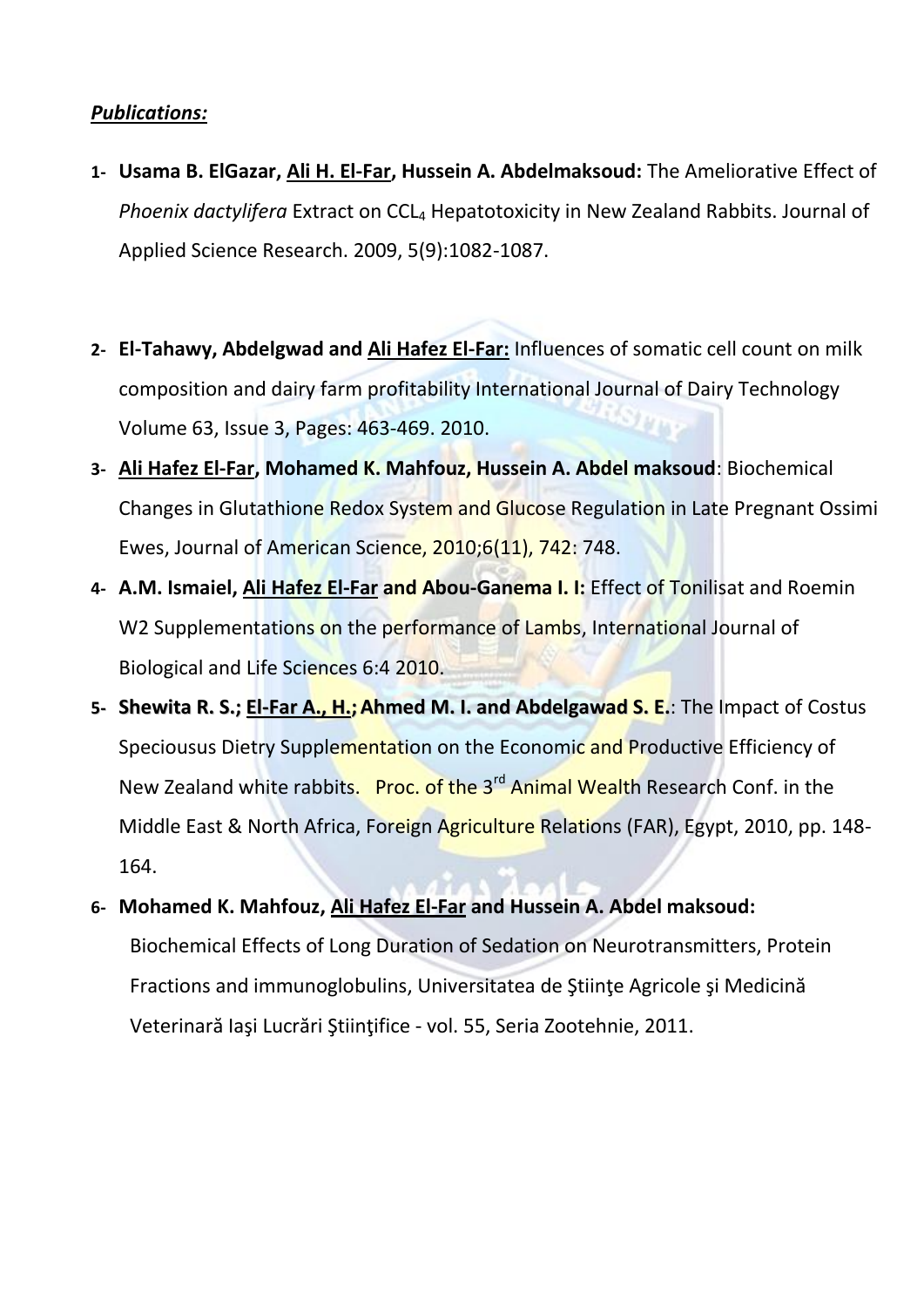- **7- Taha, N., M.; Korshom, M., A.; Mandour, A., A.; Ayoub, M., M. and El-Far, A., H. (2010):** The protective role of Nigella sativa against aflatoxicosis in ducklings. Journal of Biochemistry and Biotechnology. VOL. 1, NO.2, 117-123.
- **8- Ayoub, M., M.; El-Far,A., H.; Taha, N., M.; Korshom, M., A.; Mandour, A., A. Abdel-Hamid,H., S. and El-Neweshy,M., S**.: The Biochemical Protective Role of Some Herbs against Aflatoxicosis in Ducklings: I. Turmeric , Universitatea de Ştiinţe Agricole şi Medicină Veterinară Iaşi Lucrări Ştiinţifice - vol. 55, Seria Zootehnie, 2011.
- **9- El-Far, A. H., Gindi, R.R. and Abd El-Maksoud, H.A.A '**Some Biochemical Changes followed Experimental Gastric Ulceration' International Conference of Biochemistry and Biotechnology, Copenhagen, Denmark, June, 11-12, 2012 (accepted paper).

## *Thesis Supervision:*

- 1- **Abdel elWahab Al-Sonosy** (The biochemical effect of some feed additives on broilers).
- 2- **Hanan** (effect of some herbs on reproduction in rates).
- 3- **Rania Khalaf** (the biochemical antitumor effect of *costus speciousus*).
- 4- **Asmaa Al-aid Hasan** (biochemical effectof plant growth promoters on mineral and electrolytes).
- 5- **Hamdy Ibraheim metkaal (**biochemical effects of contenous pollution between iron men).
- 6- **Ismaeil Hasan Ibraheim** (biochemical effects of costus *speciousus* on food poisoning).

## *Field of Specialization:*

- **1-** Biochemistry.
- **2-** Enzymology.